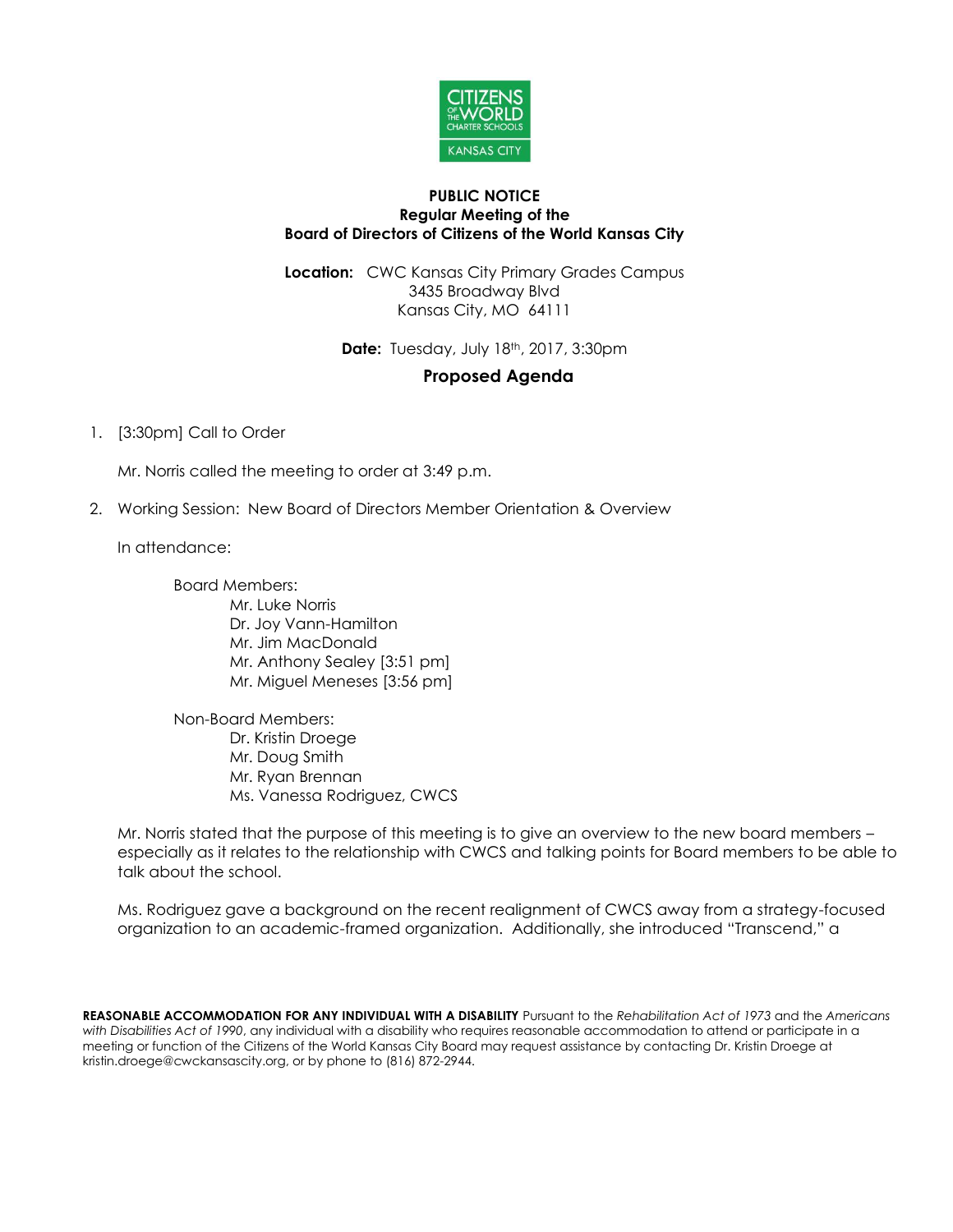fellowship of 10 school organizations that have collaboratively met to discuss bringing their respective K-5 programs to a middle school design level.

Mr. Norris asked Ms. Rodriguez to articulate her position as it relates to the KC region. She shared that in the LA schools, the Principals report to an Executive Director, who reports to a Board. The NY schools mirror that same governance model. She shared that model can be difficult for CWCS as they do not have direct access to support the "CWC Way." In starting the KC region, they realigned the reporting structure a little in that the Executive Director reports to CWCS (technically Ms. Rodriguez) overall, but works with the Board on a day-to-day level. She also gave an overview of the "Program Team," comprised of CWCS staff and the regional Executive Directors.

Mr. MacDonald asked about the ways Ms. Rodriguez connects with the geographically spread-out team. Ms. Rodriguez shared that the majority of communication is done via videoconference, conference call, and email, but there are strategic times throughout the year where sites are identified where the larger team comes to the same place.

Mr. Norris also stated that the Board's expectation of CWCS is that someone from CWCS is present at least at every other Board meeting in addition to a monthly check-in connection meeting with Mr. Norris as the Board Chair. This primarily relates to the supervision of the Executive Director, but is also a great avenue for discussion on how to partner and support.

Mr. Norris asked Dr. Droege to give 5 key talking points about CWCKC's academic model. Dr. Droege shared her "parent walk-through:" She said she starts with the mission: to bring children from across the community together. Every child is a unique learner, how they process information, and how they connect to the world. Learning must go through that process – connecting new things to what they already know. She supports the faculty so they can support that. Different concepts are introduced to children in different ways – not just so they can learn, but so they begin understanding how they themselves learn. Conversations about learning and difference become comfortable and becomes what the school is about.

Mr. Norris also shared there is a strong emphasis on literacy – each student is split out into reading groups based on their reading level, which is based upon an individual reading assessment; an hour and a half every day is spent on reading. Dr. Droege added that we staff the school with specialist teachers (Art, Music, PE) – not as "add-ons," but as integral pieces of the program because that is how students learn. There are also lots of opportunities for those teachers to collaborate with classroom teachers to crossteach in both areas.

Dr. Droege also shared that Special Education is a "fully inclusive" model. This stems from our philosophy that every student is a unique learner. We will provide every service that a student needs, whether they bring an IEP with them or if it's determined that we need to create one. That additional support is provided in the classroom as to provide the same educational experience for all. The on-site special education team work just as much with teachers as they do with students to help the faculty think through differentiation and providing a great experience.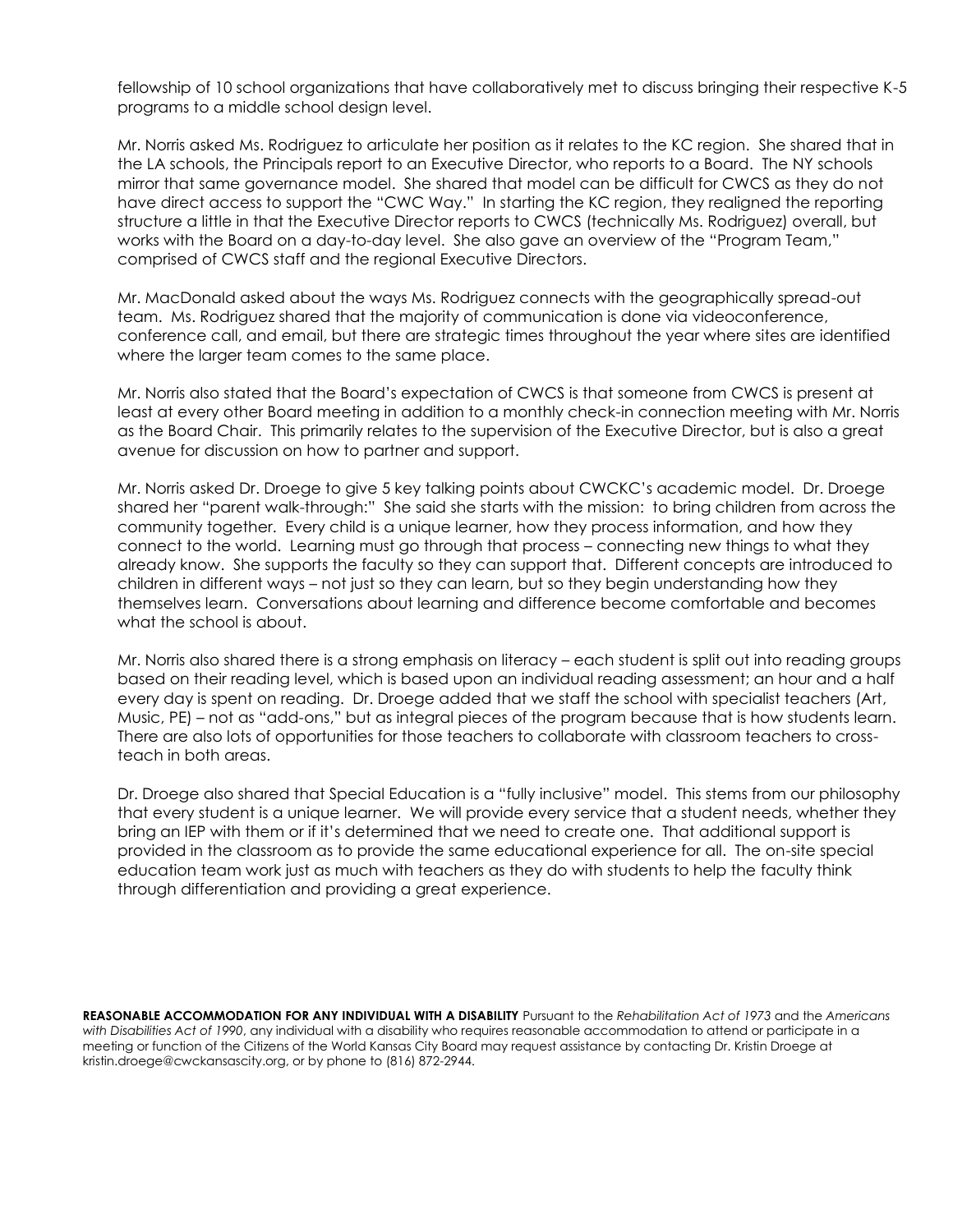## 3. [4:30pm] Re-Call to Order

Mr. Norris re-called the meeting to order at 4:30 p.m.

4. Roll Call by Board Chair

Mr. Norris proceeded with roll call.

Present:

Jacob Littrell Miguel Meneses Luke Norris Dr. Kaye Otten Joy Vann-Hamilton Anthony Sealey Jim MacDonald

Absent:

Tonya Brown (Mr. Joe Richmond, Finance Committee member is present to fulfill Mrs. Brown's duties on an interim basis while she is on approved short-term leave)

Mr. Norris determined that with 7 of 8 Board Members present, a quorum is established for purposes of holding the meeting and voting.

5. Review & Consideration of Proposed Agenda

Dr. Vann-Hamilton moved to approve the agenda as proposed and Mr. Meneses provided a second to the motion. The motion was unanimously approved with none abstaining.

6. Public Comments

Mr. Norris invited public comment. No public comment was made.

7. Review & Consideration of Minutes from the June 21st, 2017 regular meeting of the Board

The Board did not have any comments regarding the proposed minutes from the regular June 21st, 2017 meeting of the Board. Dr. Otten moved to approve the minutes as proposed and Mr. Meneses provided a second. The motion was unanimously approved with none abstaining.

8. Board of Directors Membership Update (Mr. Luke Norris)

Mr. Norris shared that Mrs. Brown has been granted a 3-month leave of absence from her Board duties. Mr. Richmond (Finance Committee member) will fulfill her Board Finance Committee duties in the interim.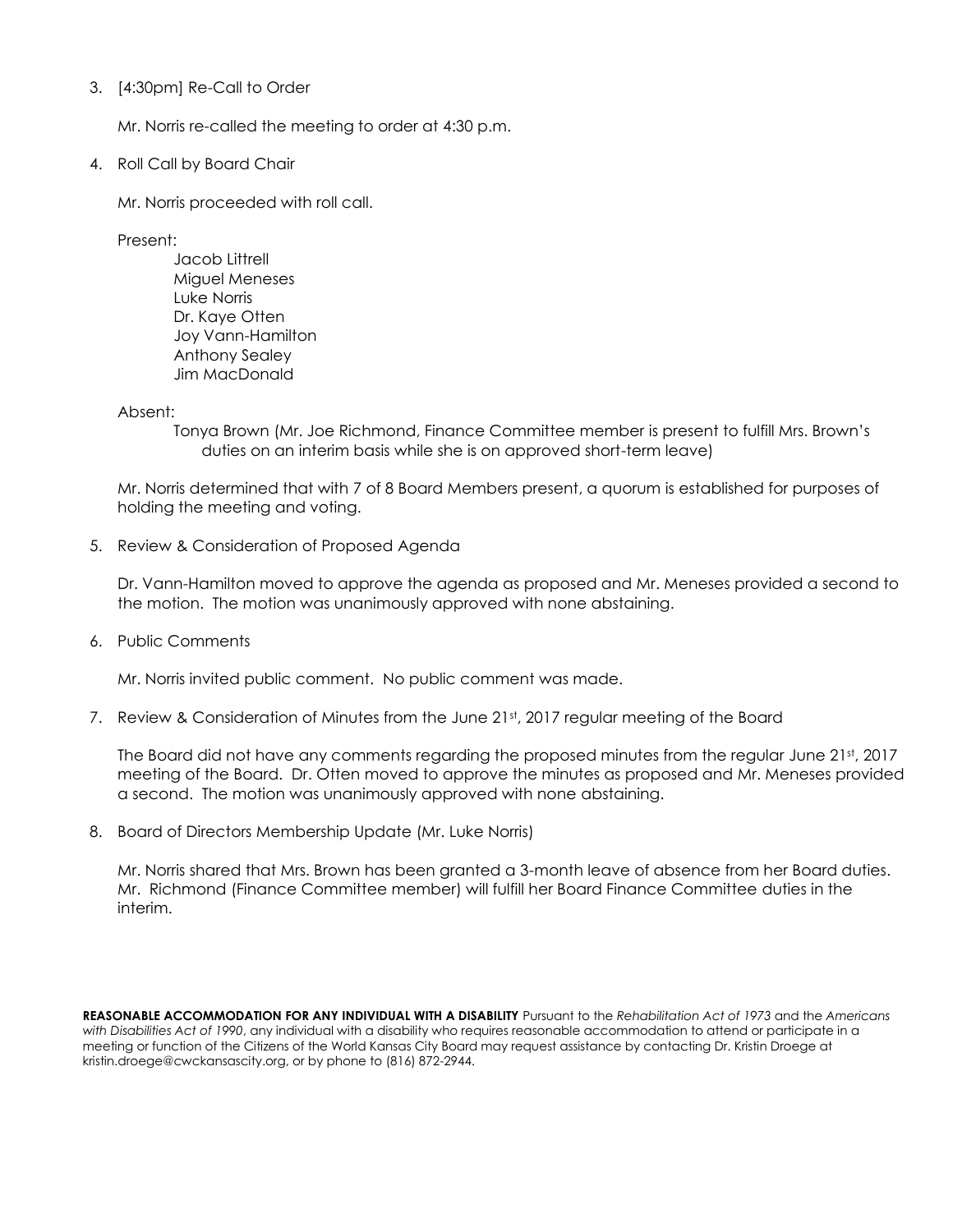a. Review & Consideration of Ms. Maria Salcedo for appointment to the Board of Directors of CWC Kansas City

Mr. Norris also shared that the Board has been searching for a replacement for Ms. Ellis Johnson to fulfill the remainder of her term. Mr. Norris, Mr. Meneses, Dr. Vann-Hamilton, and Dr. Droege have all met with Ms. Maria Salcedo and believe she is mission-aligned, would provide a legal perspective, as well as another Hispanic diversity point of view.

Dr. Vann-Hamilton moved to approve the nomination and vote on adding Ms. Maria Salcedo as a Director of CWCKC. Dr. Otten seconded the motion. The board unanimously approved the motion with none abstaining, and Ms. Salcedo was welcomed to the Board.

Mr. Norris also shared that there was legislation during this past term that Board members of any public charter school be residents of the state of the charter. Mrs. Brown and Ms. Salcedo are currently Kansas residents. This particular legislation failed, but it is something to keep in mind and monitor in future legislation.

9. Finance Committee Report (Finance Committee Member, Mr. Joe Richmond)

Mr. Richmond shared that the school finished the budget year \$34k better than budgeted (from last fall). It was particularly difficult to budget a first-year school with unexpected costs. He commended school staff and EdOps for financial responsibility, but also the Board for local fund-raising efforts.

Mr. MacDonald asked what the plan is for a planned cash deficit is. Mr. Richmond assured the Board that the budget has that deficit built into it and plans to result in at least the required 3% cash on hand requirement.

a. Review & Consideration of Monthly Financials, including Check Register

The Board asked a few questions regarding specific check payments to vendors which Mr. Brennan answered. Mr. Littrell moved to approve the register as proposed and Mr. Sealey provided a second. The motion was unanimously approved with none abstaining.

- 10. Executive Director's Report (Dr. Kristin Droege)
	- a. Overview & Update of Executive Director's Priorities & Initiatives

In lieu of a regular dashboard, Dr. Droege wanted to spend time reviewing her strategic planning to support the Board as they begin their strategic planning later in the meeting. Dr. Droege shared her key priorities as:

- Academics
- Talent
- Financial Sustainability
- Diversity & Equity
- Growth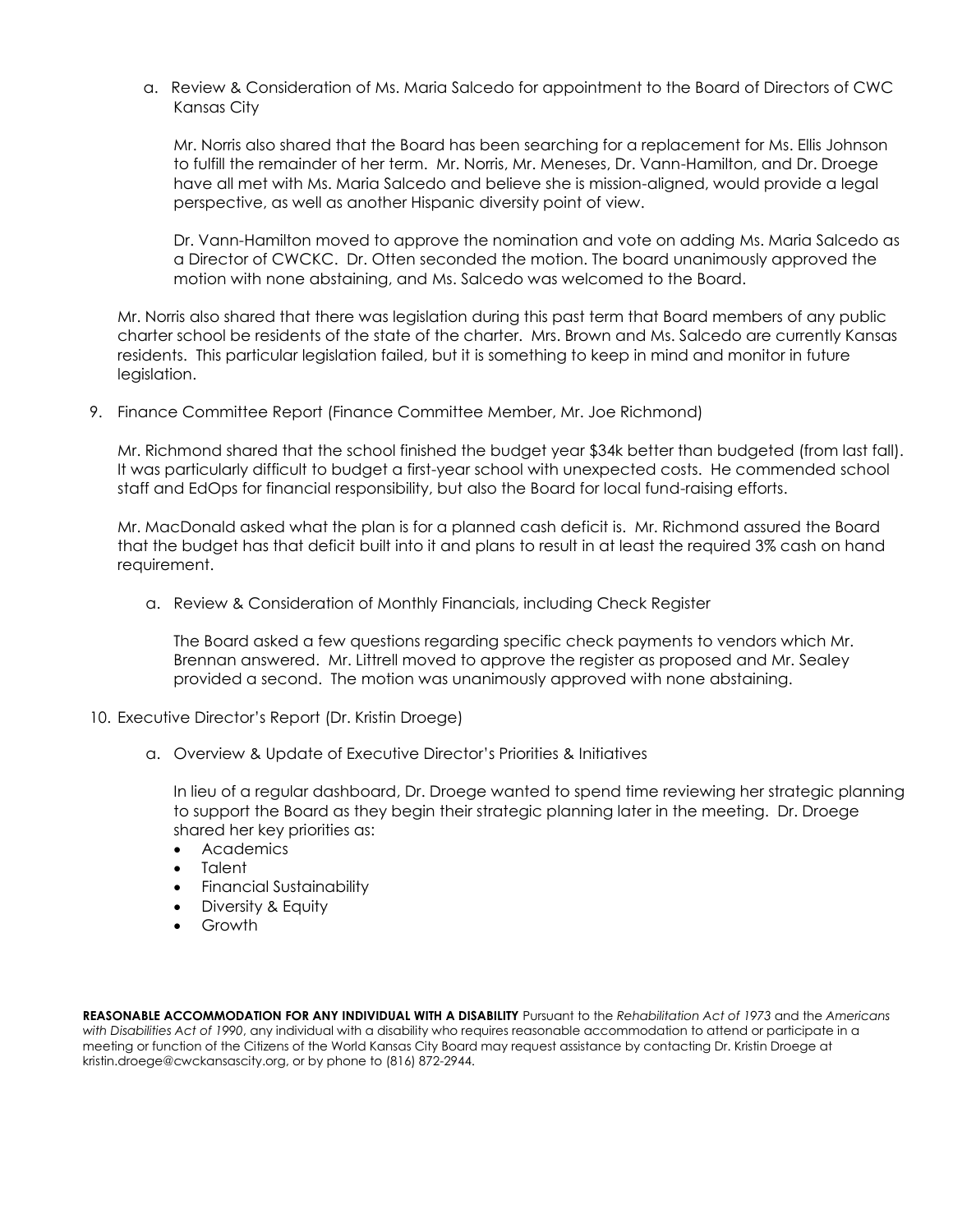Within each of those areas, she has focused on "what are the specific initiatives to focus on in order to position us strongly at the end of the year."

In academics, our math program is of particular focus. Mr. Smith will be working with the faculty to intentionally be specific on focusing teaching Everyday Math as designed. We will be implementing the first phase of our Math Lab, which will include Lego Robotics and computer coding – why did students learn math and what can they do with it. This will grow into a home on the third floor. In reading, we are increasing our intervention strategies for those readers who are struggling the most. In Social-Emotional Learning, we are expanding opportunities for teachers to have curriculum to work with that goes beyond our existing tools (beyond Cool Tools) – specifically training on Counsel in Schools and "mindfulness." Lastly, she is researching strategies for implementing a foreign language component into an elementary and middle school level.

In "Talent," Dr. Droege is focusing on working with our entire faculty/staff in the development of a valuation system that is meaningful and reflect CWCKC culture – in order to attract and retain the best talent. Mr. Richmond has volunteered to lead that effort. The goal is to create opportunities for feedback regarding monetary and non-monetary factors in creating value and feeling valued. The goal is for that discussion to impact our 2018-2019 budget.

Touching on financial sustainability, Dr. Droege shared that facilities and building expansion will be a constant discussion point – both in finishing out the Broadway campus and planning for our Upper Elementary & Middle School campuses. She will also work with Mr. Norris and the Board in crafting and carrying out a comprehensive plan for financial development – both for this year's need and future years' budgets.

Priority 4, "Diversity & Equity," will be further deepened within our faculty culture – in particular Race & Equity and Multi-generationalism. Lastly, Equity in our curriculum will become a focus – specifically how we teach history in a multi-cultural framework.

Finally, Priority 5 is "Growth." We foresee growth opportunities at the beginning of our elementary population (in Pre-K) and at the end of our population (continuing to grow Elementary into Middle School).

Mr. Sealey asked if Pre-K would be unique within the network. Dr. Droege said that it would be unique in the sense of how Pre-K is done in Missouri. Los Angeles does "Transitional Kindergarten," reflecting the California model. Moving forward, Pre-K would certainly be an option for future CWC regions.

Mr. MacDonald is curious how Dr. Droege engaged staff in her strategic planning. Dr. Droege clarified that Mr. MacDonald was asking about the "carrying out" of the strategic plan, then answered that different individuals have gravitated toward – or even owned – different areas reflected in her priorities.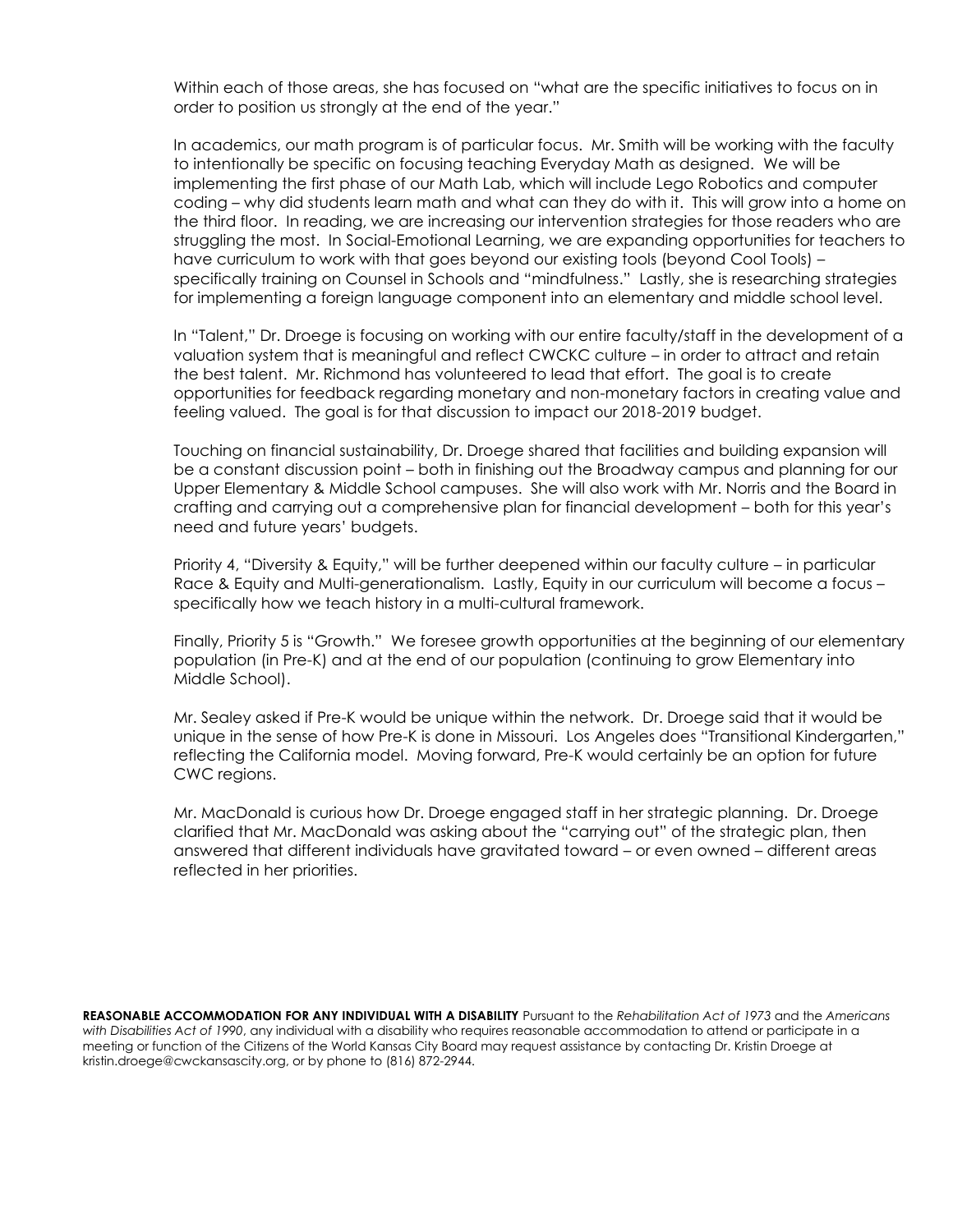11. Overview & Update of Middle School Design (Dr. Kristin Droege, Ms. Alison Kerr, Ms. Vanessa Rodriguez)

Mr. Norris introduced and welcomed Doniele Carlson, who will be joining a Board committee on a volunteer basis, and Mr. Andrew Johnson. They both will have significant input on the ongoing work of middle school development.

Ms. Kerr introduced herself to the Board – she was the founding Principal of CWC Mar Vista and has transitioned onto the CWCS staff as leading the middle school initiative across the network. She gave a background on her passion for "reimagining" the middle school experience – ultimately focusing on what a middle school student needs.

Ms. Kerr reminded the Board of the "CWC Graduate Dispositions" and gave a history of the CWCS journey of a middle school design team (Ms. Kerr, Dr. Dragon, Ms. Rodriguez, along with Dr. Droege), focusing on stakeholder (especially student) interviews.

Ms. Kerr gave an overview of the team's first draft of a potential daily student schedule – highlighting a student's individual agency, inter-disciplinary 8-week voluntary courses (i.e. Civil Engineering, or Global Economics), and self-directed learning times.

The "Learning Fellowship" time will target the student's full self and is carefully planned and across grade levels (6th-7th-8th). The "Courses" are inter-disciplinary units; are action-based, relevant, and deep learning. Students must hit content mastery benchmarks to progress to the next unit. Finally, "Voyages" are relational learning and exploring (i.e. a global Skype discussion with students in Pakistan, a national trip to explore civil rights, or an international experience with 8<sup>th</sup> graders).

Kansas City and Los Angeles are going to participate in pilot cycles throughout the next two years.

Mr. Norris asked Dr. Droege to clarify the facilities needs of future grade levels. Dr. Droege stated that if we think about the next years of growth, we will have 2 more years (including next year's 1-time opportunity of hosting 3rd grade at the Broadway campus) with 1 campus. Beyond that, we will need either one campus to accommodate 3rd-8<sup>th</sup> grade or two campuses that will host 3rd-5<sup>th</sup> grade and 6th-8<sup>th</sup> grade. Preliminary exploratory conversations are ongoing for those facilities. Looking at staffing – especially the middle school – Dr. Droege would like to have a middle school leader in place a full year ahead of time, meaning a search starting this January.

Mr. MacDonald asked why the idea of starting middle school before our founding 1st graders pioneer that. Dr. Droege responded with 2 reasons. 1) an initial conversation with School Smart KC – in which we started thinking about high school, worked backwards to middle school. It was apparent that the high school conversation in Kansas City has shifted to one of collaboration. While it's feasible for a lot of smaller high-quality schools to be successful K-8, it's unrealistic to think that can expand to high school. Programming, etc is just too broad. There needs to be collaboration. There is also a huge, current need for middle school and high school. 2) in looking at LA's growth, burnout happens in the "initial parent group." In always being the "first class," it gets harder as education gets higher – programming elements (baseball, theater, etc.) as well as educational quality (will this program get my student into college). Families will peel off. Those that peel off are usually those with means and ability to do so, which destroys the diversity of the school and results in two drastically different experiences: rich diversity in elementary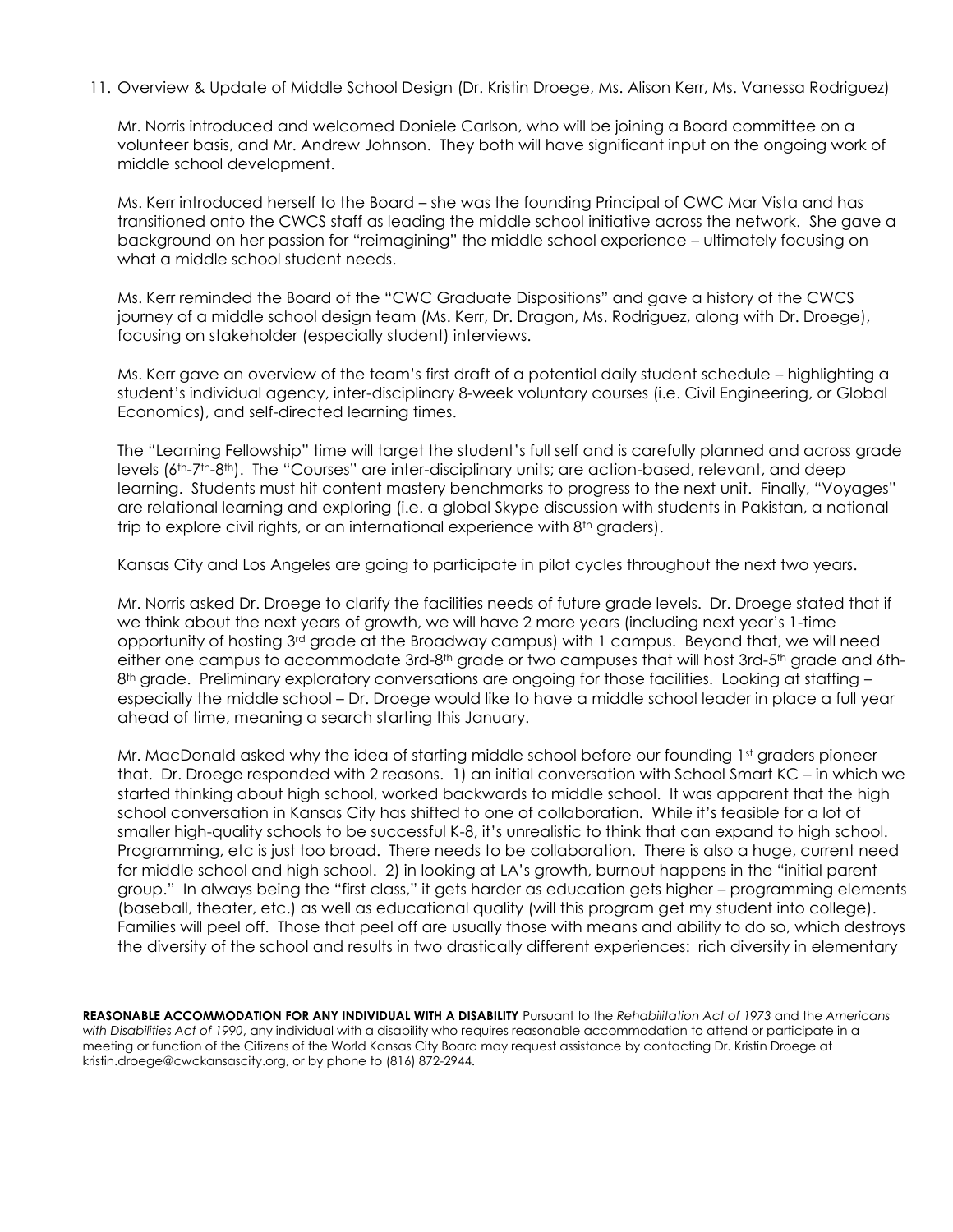and the opposite in high school. Therefore, our founding 1st graders will move into middle school (and high school) having someone else be the pioneers and going into an established program (for at least one year).

Dr. Droege also shared that she would like to explore the idea of widening the Kansas City cohort beyond our 2nd and 3rd graders to include students from other local schools.

Further detailed discussion occurred with Ms. Kerr in a question-and-answer format.

12. Overview & Update of Board Strategic Priorities (Mr. Luke Norris)

Mr. Norris: goal is leave at 7:30. Spend 15 minutes translating what we just heard (Dr. Droege's priorities and middle school priorities) into board priorities.

As the Executive Team of the Board, Mr. Norris & Mr. Littrell have already identified the following Board priorities:

- Academics largely the things we specifically set in our charter; measurable results. More than test results though – encompasses learning and understanding).
- Growth recruitment of students, increase in programs, expanding our reach
- Financial Sustainability fiduciary responsibility of tax dollars; also fund-raising and development.
- Board Effectiveness
- Advocacy/Collaboration continue advocating that all schools are high-performing and we set that example through collaboration.

Role of the Board is not creating initiatives. It's creating priorities that lead to key results. Mr. Norris wants to ensure shared priorities that map to Dr. Droege's priorities; Dr. Droege has autonomy to create initiatives which together results in specific results.

Mr. Norris secured Board agreement on those five Board priorities.

## 13. Working Session:

a. Translating Priorities into Initiatives/Key Results

Mr. Norris moved the discussion forward to identify Board committees to split this work up. The current committees are: Finance Committee, Facilities Committee, and the Diversity Committee. He planned to move forward with this three as standing committees. Mr. Norris then proposed that the chairperson of each of those committees meet together with another Board member to work as a "Growth Committee." Mr. Norris nominated Mr. Sealey to chair this committee; Mr. Sealey humbly accepted.

Mr. Norris proposed breaking up into 2 working groups: Growth from a recruitment standpoint (Pre-K and middle school) and Growth from a financial standpoint (especially facilities).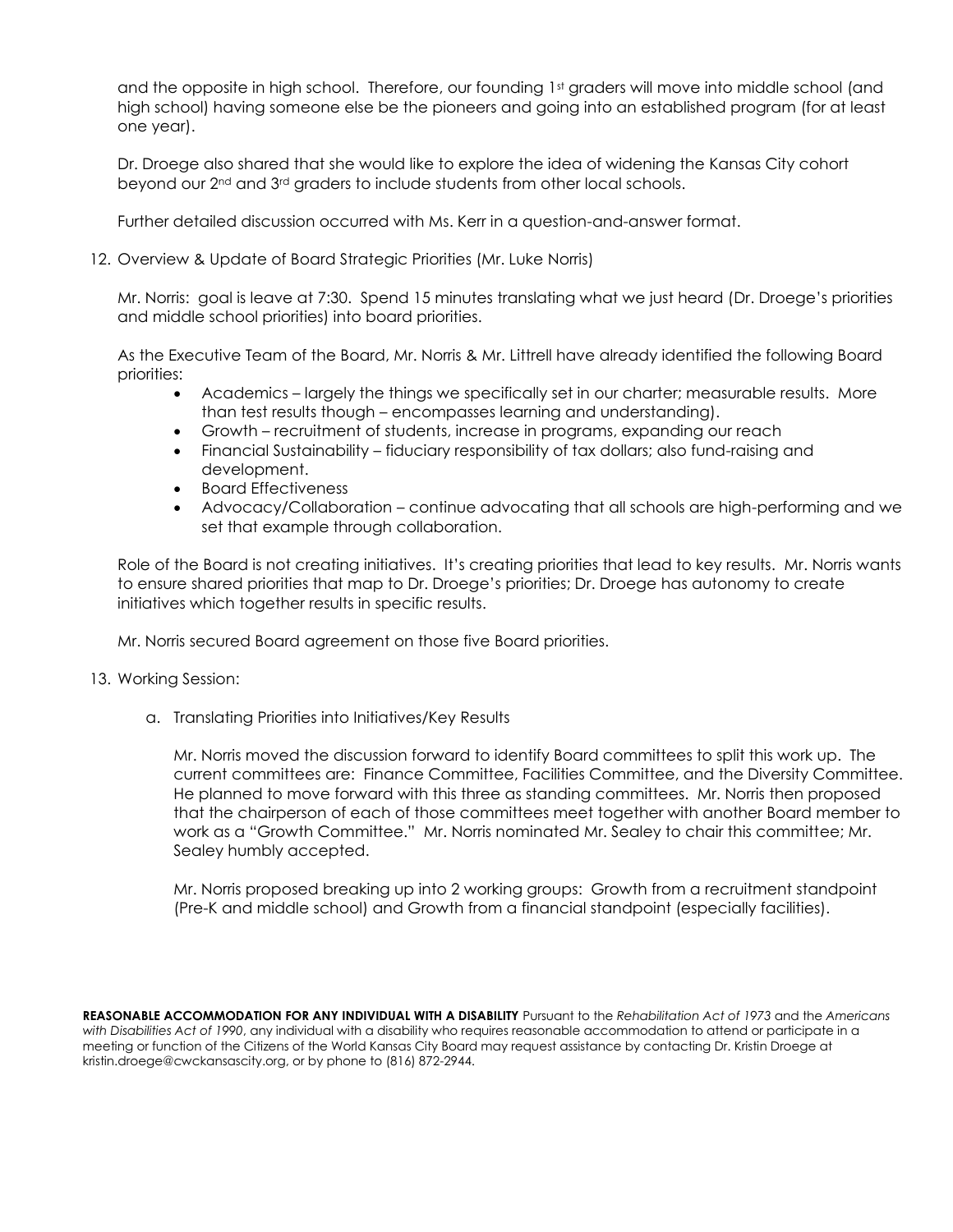Team 1 (recruitment): Mr. Sealey, Dr. Vann-Hamilton, Mr. Meneses, Dr. Otten Team 2 (growth): Mr. MacDonald, Mr. Littrell, Mr. Richmond, Ms. Salcedo

Mr. Norris, Dr. Droege, and Ms. Rodriguez floated between the groups.

{{Groups spent 30 minutes brainstorming}}

b. Cross-Sharing from working groups: Questions & Dialogue

Mr. Meneses presented the growth opportunities for Pre-K.

Know: lots of interest from community, there are partnership opportunities available, we have the current classroom capacity at Broadway as long as it is one of the 18 classrooms.

Don't know: market assessment in our geographic area, how do we approach diversity (reach out to pockets of diverse families), do we apply the same principles?, what are the obstacles in recruitment – especially the barriers into Latino population. How does our charter align with Pre-K? What does the process look like to revising charter? Would like to explore different funding methods. Is there interest/capacity to expand beyond our 18-classroom capacity at Broadway? Is there any remodel needed to meet licensing?

Mr. Sealey presented opportunities for middle school.

Know: Model would be revolutionary and "beyond competitive." Need to focus on diversity (can't assume current diversity). Know it's a 1- or 2- campus option going forward.

Don't know: project milestones, scheduling (impacts location of facility too), what real estate options should we be looking at? Capital expenditure and fund-raising impact. Have to be forward-looking to recruiting non-CWC families into a middle school program without "project mastery" coming in. What enrollment numbers do we need to have (same going forward? Expand as we grow?) to be sustainable.

Mr. Littrell presented opportunities for growth relating to facilities/finance

Financial: thinking through partnerships with investors and people we have not tapped into – how do we grow our network of investors in the school.

Know: existing people we have partnered with us and willingness to continue that investment.

Need to know: who else is out there? Outside of KC? Locally? What have other local charters received – and from where?

Facilities…know: Need another facility in two years. Have good partners able to extrapolate financial sustainability (budgets, enrollment projections, etc.).